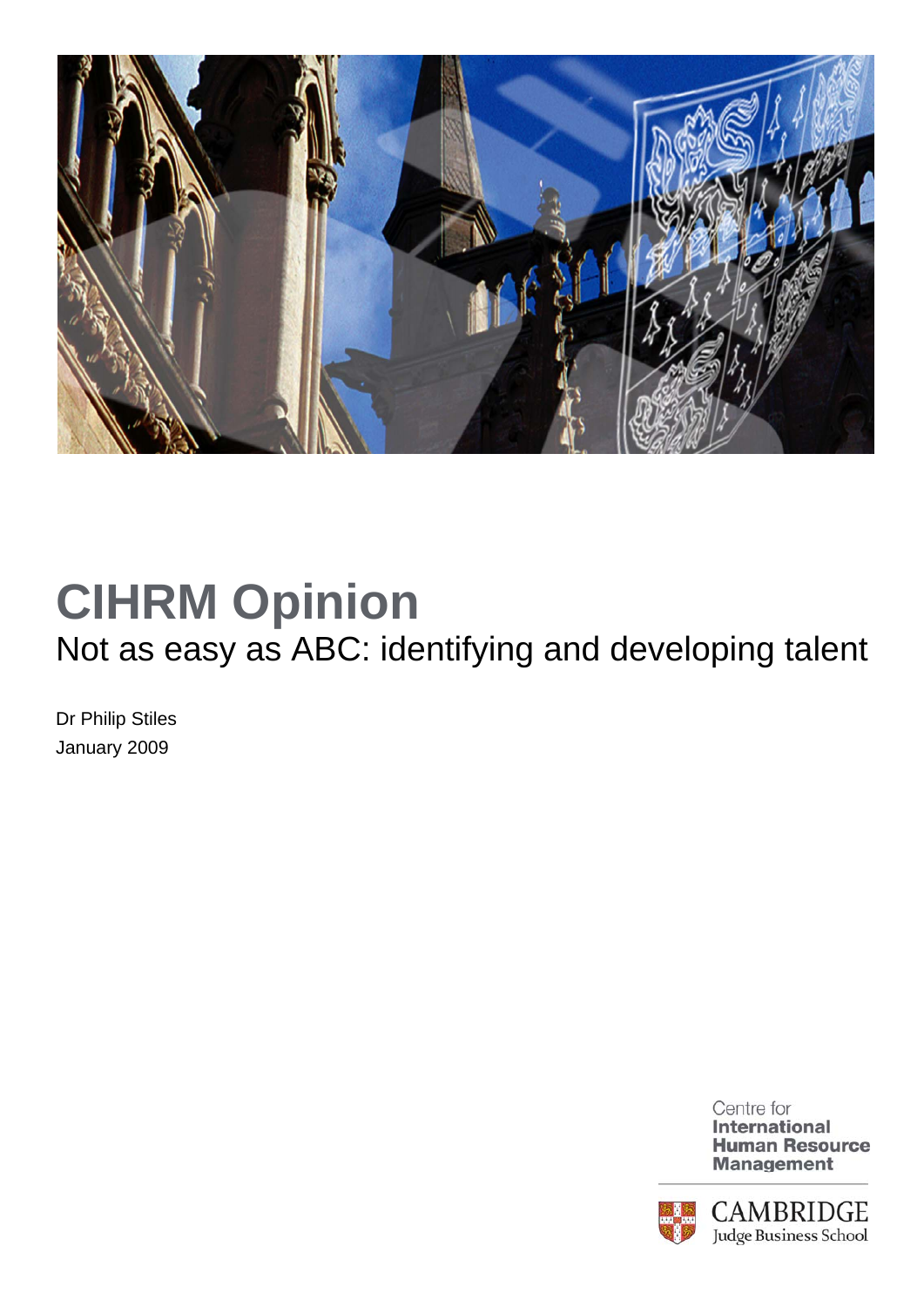For companies wanting to excel, the advice as far as people are concerned is straightforward: hire the best. From boardrooms to business schools, you'll hear the same message, and its simplicity is compelling: if people are key resources, it seems obvious that the better you have, the more effective you will be. But follow the logic a little further and the clear picture starts to get very blurry indeed. We argue that all the prescriptions on offer have led to confusion and require us to rethink the big messages. Ultimately we have to ditch the generalisations and get back to the individual.

Every organisation talks about talent and if they are serious, they will talk about the 'war for talent'. For many organisations, this translates into the thought that only 'A' players should be hired and developed. The notion of the 'A' player conforms to many organisation's view of talent. 'A players' are those one who qualifies among the top 10 per cent of those available for a position, with 'B players' the next 50 per cent and a C player below this. 'A players' have a combination of intelligence (above IQ of 130), vision, passion, change ability and other stellar qualities. According to a highly influential work, 'Topgrading', the aim is to fill every position in the organisation with an 'A player' at the appropriate compensation level. Barclays Bank, Microsoft, GE among others are advocates, bolstered by research studies showing that return to shareholders for companies with top talent practices average 22% above the industry mean.

At this rarefied level, individuals are expected to be exceptional performers and exemplify strong leadership and execution skills. Such a profile naturally makes these individuals hot properties who are very valuable in the marketplace; talent strategies are geared to their attraction and retention. Stars with such attributes demand and receive a lot of company attention and resources. Famously, Jeff Immelt, CEO of GE, spends 50% of his time in nurturing the top 200 people in the firm (and knows them all by first name).

The idea of A players has natural affinities with the idea of Alpha individuals, who are highly intelligent, confident people. Estimates suggest that Alphas represent about 70% of all senior executives. Such individuals reach the top in their organisations because they are 'natural' leaders and love to be in charge when major decisions are being considered. Independent and action oriented, Alphas take extraordinarily high levels of performance for granted, both in themselves and in others, and are intolerant of others who are perceived not be contributing as much to the cause as them. Now not all 'A players' are Alphas and not all Alphas are 'A players'. And this is only the start of the blurriness.

For example, an Alphas' quintessential strengths are also what make them so challenging, and often frustrating, to work with. In other words, it may be a good thing to get strong and highly talented people through the door, but that is no guarantee of whether they will be productive, as hubris, destructive competition, unfulfilable expectations and inability to cooperate with team members take their toll. As for A players, looking at the available evidence, two things stand out: there is no guarantee that performing at an A standard is possible over significant periods of time and (ii) identifying A players in the first place is a very difficult process. IQ is not the only determinant of performance; emotional intelligence is also a major element, and not forgetting the crucial requirement of judgement.

We have worked with such individuals and have been impressed with their drive and achievements and their hungry to achieve more. But we have also seen things which undermine the generalisation of supremely confident and sustainably excellent individuals. It is clear that these individuals are not immune to anxieties over their performance and their careers. At this level and for such driven individuals, fear of failure and fear of isolation are real and so too the fear of realising that, once they rise to a particularly exalted level, they are not as brilliant as they thought they were.